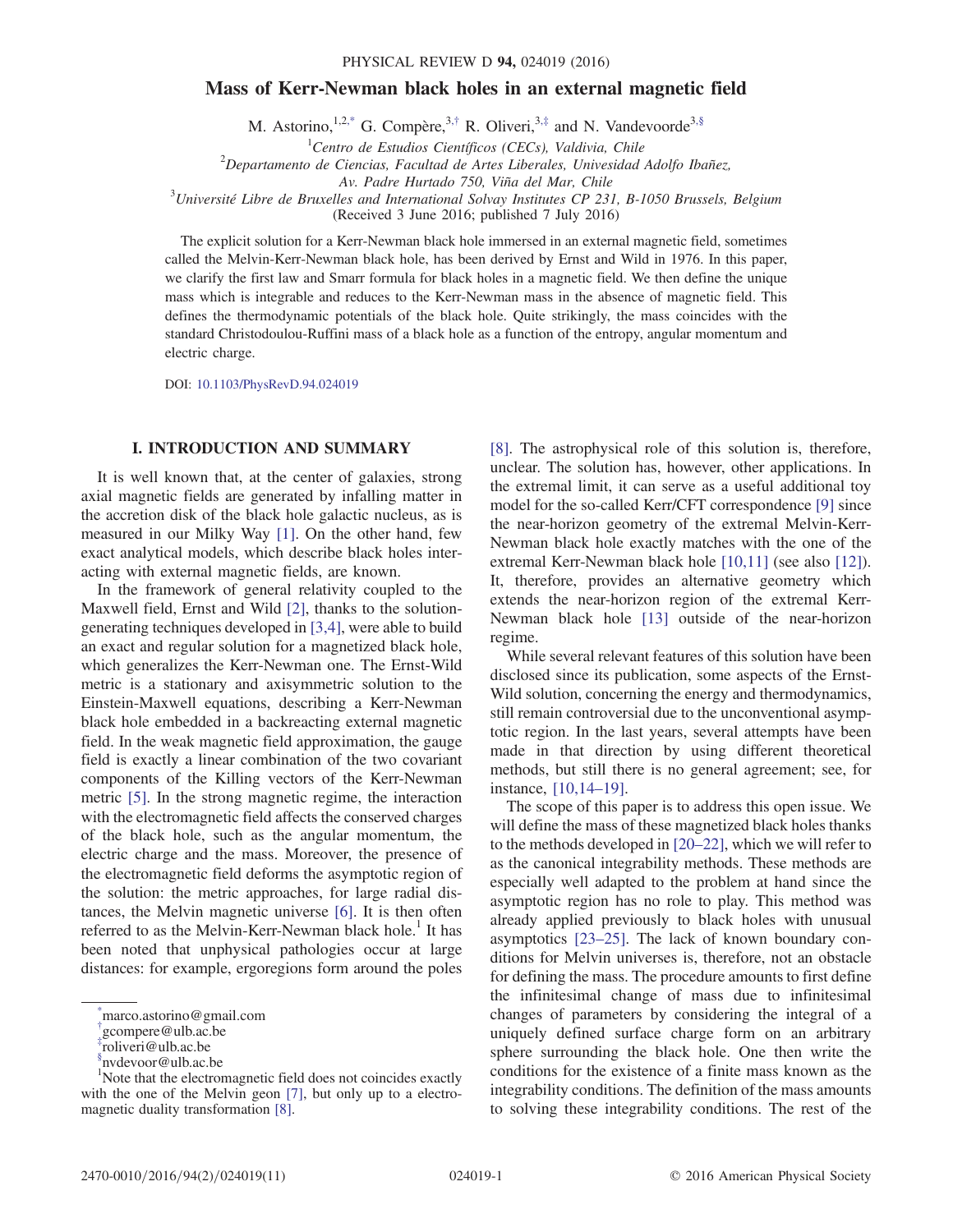thermodynamic analysis is standard and directly follows from the definition of the mass.

Before starting our analysis, let us first summarize the main results of the paper:

<span id="page-1-0"></span>(1) We first clarify the form of the first law of black hole mechanics in the presence of an external magnetic field  $B$  in order to show that there is no  $\delta B$  term:

$$
\delta \mathcal{M} = T \delta S + \Omega \delta J + \Phi \delta Q. \tag{1}
$$

Here,  $M$  is the canonical mass and all parameters are varied, including the magnetic field. Our proof is standard and only uses the methods of Bardeen-Hawking-Carter [\[26\]](#page-9-13) and Iyer-Wald [\[27\]](#page-9-14). We will also show that the Smarr formula without  $B$  term directly follows from the first law.

- (2) We show that the integrability condition for the mass leads to a single "master equation" for the mass as a functional of the four black hole parameters  $(m, a, q, B)$ . This master equation turns out to be a partial differential equation in the four black hole parameters.
- (3) We then show that the master equation admits a unique solution, provided the boundary condition that the mass is equal to the Kerr-Newman mass in the absence of magnetic field. Our procedure, therefore, provides us with the unique definition of the canonical mass for the Melvin-Kerr-Newman spacetimes. It turns out that the formula for the mass exactly coincides with the one obtained in [\[19\]](#page-9-15) by means of the isolated-horizon approach (the mass did not however appeared in the published version [\[28\]](#page-9-16)). Consistently with the first law [\(1\)](#page-1-0), the mass can be expressed as a function of the black hole entropy  $S$ , angular momentum  $J$  and electric charge Q without any explicit appearance of the magnetic field B. Quite strikingly, the resulting mass formula  $M(S, Q, J)$  exactly coincides with the Christodoulou-Ruffini mass as defined for the Kerr-Newman black hole in [\[29\].](#page-10-0)

As a cross-check, one can compare the mass in the extremal limit with the one obtained in [\[10\]](#page-9-7) and [\[11\]](#page-9-17) by a totally different procedure. In [\[10,11\],](#page-9-7) the authors first matched the parameters of the identical near-horizon geometries of the extremal Kerr-Newman black hole and the extremal Melvin-Kerr-Newman black hole. Second they inferred the mass of the extremal Melvin-Kerr-Newman black hole from the mass of the extremal Kerr-Newman black hole. It turns out that the extremal limit of the mass that we found exactly matches with the results of [\[10\]](#page-9-7) and [\[11\]](#page-9-17).

It is quite remarkable that Melvin-Kerr-Newman black holes share the same thermodynamic relations as the Kerr-Newman black hole. It was known that

the near-horizon geometry of both Melvin-Kerr-Newman and Kerr-Newman agree in the extremal limit. Here, we find a relationship away from extremality. Since this characteristic behavior occurs also for other deformations of the Kerr-Newman metric, for instance in the presence of acceleration [\[30\]](#page-10-1), we think it might be a general feature for regular, axisymmetric and stationary electrovacuum black holes.

- (4) Knowing the canonical generator associated with the mass, one can find the canonical frame such that the mass is associated with time translations by a unique change of coordinates and gauge at infinity. We provide the explicit frame change from the coordinates and gauge defined in [\[8\]](#page-9-5) to the canonical frame.
- (5) Finally, for completeness, we also consider the alternative situation where the magnetic field is considered as an external source with no dynamics. We show that one integrability constraint is lifted, which allows for a one-function family of consistent thermodynamics. The function left arbitrary by the integrability method is precisely the alternative mass  $M<sub>i</sub>$ . Since the canonical mass is no longer integrable under variations of the magnetic field  $B$ , the first law [\(1\)](#page-1-0) reads instead

$$
\delta \mathcal{M} = T \delta S + \Omega \delta J + \Phi \delta Q. \tag{2}
$$

One can then identify the left-hand side as  $\delta M =$  $\delta \mathcal{M} + \mu \delta B$  in terms of the variation of the alternative mass and the variation of the magnetic field source  $B$  times its conjugate chemical potential, the magnetic dipole moment. One such example is the thermodynamics studied in [\[8\]](#page-9-5), where the mass was fixed from other considerations.

In the following, we shall use the Melvin-Kerr-Newman metric and gauge field as written in [\[8\]](#page-9-5) except for three minor adaptations that we explain in the Appendix. The choice of coordinate frame and gauge in [\[8\]](#page-9-5) will turn out to be irrelevant for our purposes since all our derivation will be frame and gauge independent as we will show. Some well-established thermodynamical quantities at the horizon of the Melvin-Kerr-Newman black hole are also recalled in the Appendix. The rest of the paper is organized as follows. In Sec. [II,](#page-2-0) we prove the first law of black hole thermodynamics in the presence of an external magnetic field. In Sec. [III,](#page-3-0) we implement the canonical integrability methods and find the unique mass. In Sec. [IV,](#page-5-0) we discuss the properties of the mass and derive the remaining thermodynamical potentials. We also define the canonical frame. We finally discuss the alternative thermodynamics that arises when the magnetic field is treated as a nondynamical field.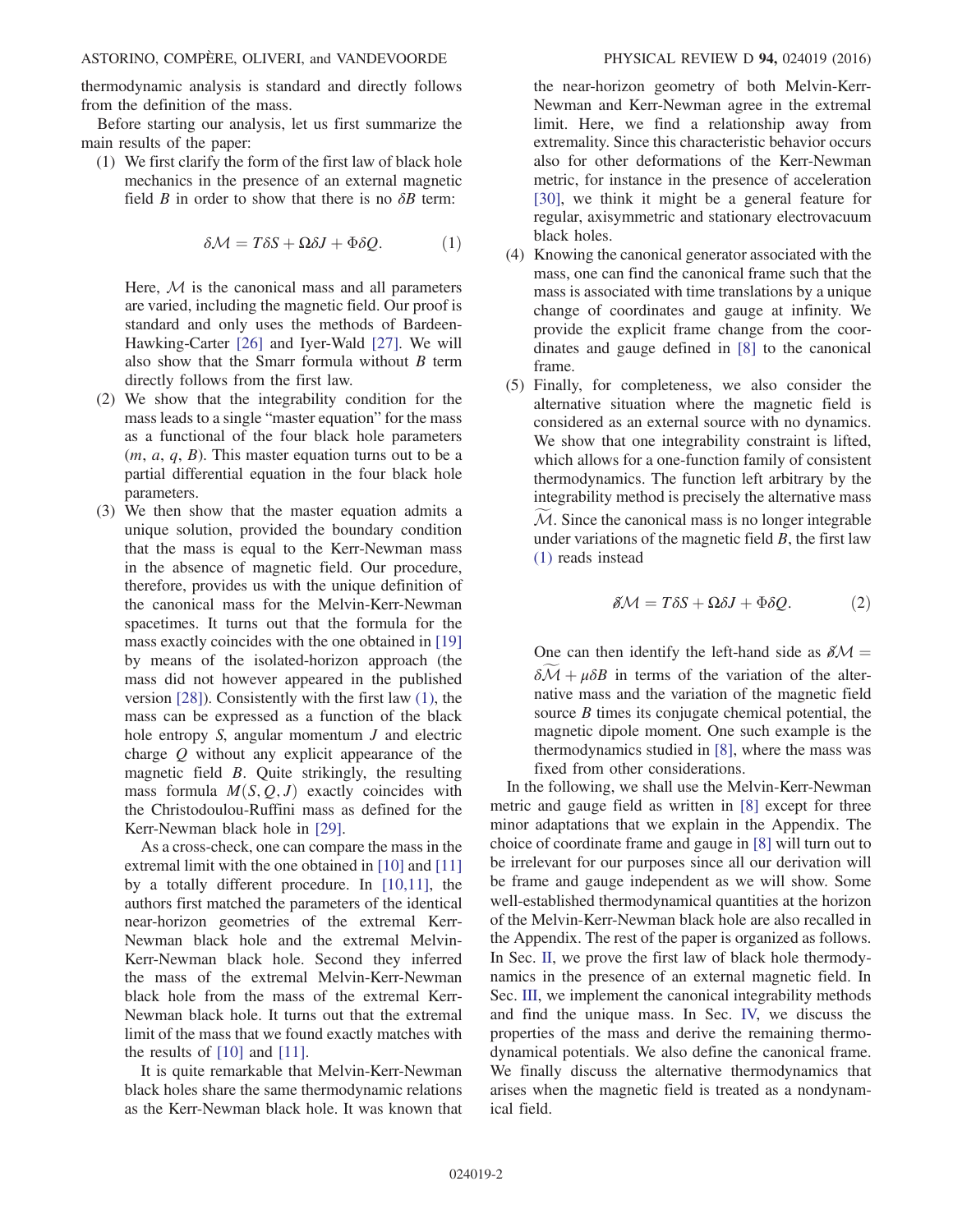# <span id="page-2-0"></span>II. FIRST LAW WITH AN EXTERNAL MAGNETIC FIELD

The main aim of this section is to prove that the first law of black hole mechanics in the presence of external magnetic field  $\hat{B}$  contains no  $\delta \hat{B}$  term contrary to some earlier claims. This conclusion is a direct consequence of the geometrical derivation of the first law. The original proof of the first law was done for asymptotically flat spacetimes by Bardeen-Carter-Hawking [\[26\]](#page-9-13). However, one readily generalize it to any asymptotics using the universal definition of infinitesimal charge associated with canonical generators as done by Iyer-Wald in pure gravity using covariant phase space methods [\[27\]](#page-9-14) (this derivation was extended with the Maxwell field included in [\[31,32\]](#page-10-2)).

We want to emphasize that there are no subtleties related to the presence of the external magnetic field. Indeed, the metric is smooth and the gauge field is regular outside the black hole. In particular, in the following derivation, we have assumed that no magnetic monopole is present and we have used a gauge potential regular at the poles. In the presence of magnetic monopoles or dipoles where the gauge field is singular, subtleties in the geometrical derivation of the first law are present and lead to an additional term [\[33\].](#page-10-3)

Before starting the proof, we would like to mention the notation and the nomenclature of the formalism used in the following (see e.g. [\[34\]](#page-10-4) for a review). In the context of Einstein-Maxwell theory, the generalized Killing equations for the fields  $g_{\mu\nu}$  and  $A_{\mu}$  are

$$
\mathcal{L}_{\xi}g_{\mu\nu}=0, \qquad \mathcal{L}_{\xi}A_{\mu}+\partial_{\mu}\lambda=0, \tag{3}
$$

where  $\xi = \xi^{\mu} \partial_{\mu}$  is a Killing vector field and  $\lambda$  is a real constant. We call symmetry parameter the pair  $(\xi, \lambda)$ , which is solution to the generalized Killing equations. It can be shown that a surface charge  $k_{(\xi,\lambda)}[\delta g, \delta A; g, A]$  is associated with the symmetry parameter  $(\xi, \lambda)$  and it is uniquely fixed as a functional of the Lagrangian, up to an irrelevant total derivative [\[20\].](#page-9-10) The surface charges  $k_{(\xi,\lambda)}$  are spacetime 2-forms and 1-forms in the field space. The explicit formula for the surface charge that we will use in this paper can be found in (4.22) of [\[35\]](#page-10-5) (where one sets the scalar field to zero,  $\chi = 0$ ,  $h_{IJ} = 0$  and  $k_{IJ} = 1$ ).

<span id="page-2-1"></span>The total conserved charge  $\mathcal{Q}_{(\xi,\lambda)}$  associated to  $(\xi,\lambda)$  is defined by

$$
\mathcal{Q}_{(\xi,\lambda)}[g,A;\bar{g},\bar{A}] = \int_{S} \int_{\bar{g}}^{g} \int_{\bar{A}}^{A} k_{(\xi,\lambda)}[\delta g', \delta A'; g', A'], \qquad (4)
$$

<span id="page-2-4"></span>where  $S$  is a spacetime two-surface. Such a definition is meaningful provided that the surface charge does not depend on the path in the field space. This requirement is called the integrability condition and reads as

$$
\int_{S} \delta_1 k_{(\xi,\lambda)} [\delta_2 g, \delta_2 A; g', A'] - (1 \leftrightarrow 2) = 0. \tag{5}
$$

Since the surface charge is closed on-shell [\[20\],](#page-9-10) the charge [\(4\)](#page-2-1) is conserved under any deformation of the surface. It is, therefore, radius and time independent.

<span id="page-2-2"></span>The first law of black hole mechanics is essentially a consequence of the following conservation law:

$$
\int_{H} k_{(\xi,0)} = \int_{S} k_{(\xi,0)},
$$
\n(6)

where  $\xi = \partial_t + \Omega_H \partial_{\phi}$  is the Killing generator of the black hole horizon and  $\Omega_H$  is the angular velocity of the horizon. The equivalence is between the surface charge integrated over the spacelike section of the black hole horizon H and over the sphere at infinity S, even though any sphere enclosing the horizon is equally valid for the argument.

At the horizon, the standard derivation [\[26,27\]](#page-9-13) leads to

$$
\int_{H} k_{(\xi,0)} = T_H \delta S + \Phi_H \delta Q, \tag{7}
$$

where the chemical potential  $T_H$ , associated to the entropy S, is the Hawking temperature. The Coulomb electrostatic potential at the horizon is defined as  $\Phi_H = -A_\mu \xi^\mu|_H$  and Q is the electric charge.

In order to develop the right-hand side of [\(6\),](#page-2-2) it is necessary to identify which is the canonical symmetry parameter associated with the energy. In general, it is not  $(\partial_t, 0)$ . In other words, one needs to consider the most general symmetry generator  $(\alpha \chi, \alpha \Phi)$ , where  $\chi = \partial_t + \Omega \partial_\phi$ is a Killing vector field and  $\Phi$  is a gauge transformation parameter. Here,  $\alpha$ ,  $\Omega$  and  $\Phi$  are spacetime constants but phase space functions: they are allowed to depend upon the black hole metric parameters. We will prove in Sec. [III](#page-3-0) that the mass exists and is uniquely defined as the conserved charge associated with such a general symmetry generator  $\alpha_{\rm int}(\partial_t + \Omega_{\rm int}\partial_\phi, \Phi_{\rm int})$ . The three unknown functions  $\alpha_{\rm int}$ ,  $\Omega_{\text{int}}$  and  $\Phi_{\text{int}}$  will be uniquely fixed by the integrability conditions. In the rest of this section, we shall not need the explicit values of these functions.

In order to prove the first law, we can use the linearity of the definition of symmetry parameters and reorganize the symmetry parameter as follows:

$$
\alpha(\partial_t + \Omega_H \partial_\phi, 0) = \alpha(\partial_t + \Omega_{int} \partial_\phi, \Phi_{int}) + \alpha((\Omega_H - \Omega_{int})\partial_\phi, -\Phi_{int}).
$$
 (8)

<span id="page-2-3"></span>Since the surface charge is linear in the symmetry parameter, Eq. [\(6\)](#page-2-2) becomes

$$
\int_{H} k_{(\alpha\xi,0)} = \int_{S} k_{\alpha(\chi,\Phi_{\text{int}})} + \int_{S} k_{\alpha((\Omega_H - \Omega_{\text{int}})\partial_{\phi}, -\Phi_{\text{int}})}.
$$
 (9)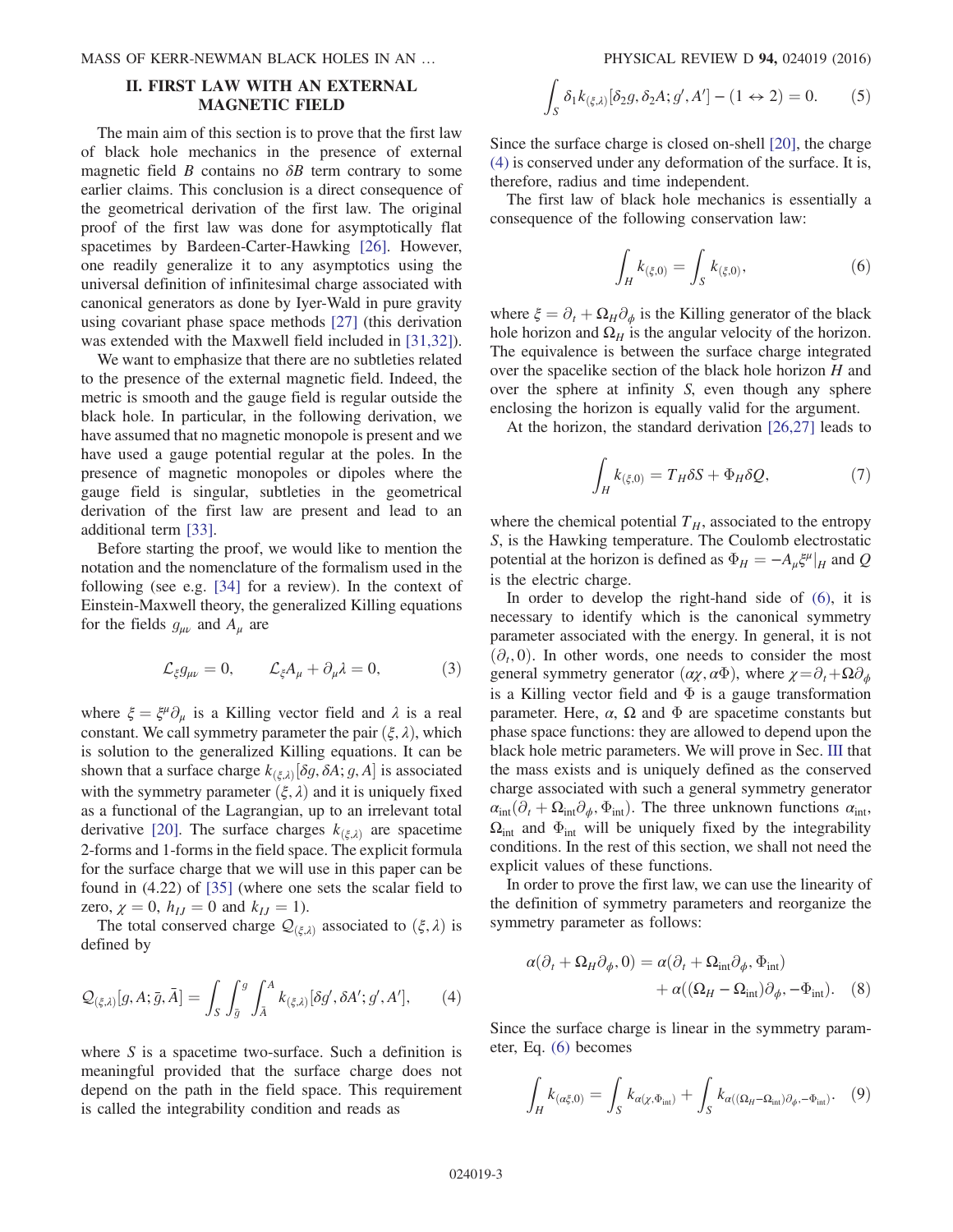Using the following definitions,

$$
\delta \mathcal{M} = \int_{S} k_{\alpha(\chi, \Phi_{\text{int}})}, \quad \delta J = \int_{S} k_{(-\partial_{\phi}, 0)}, \quad \delta \mathcal{Q} = \int_{S} k_{(0, -1)},
$$
\n(10)

Eq. [\(9\)](#page-2-3) reads

$$
\alpha(T_H \delta S + \Phi_H \delta Q) = \delta \mathcal{M} - \alpha(\Omega_H - \Omega_{int})\delta J + \alpha \Phi_{int} \delta Q,
$$
\n(11)

<span id="page-3-1"></span>from which we obtain

$$
\delta \mathcal{M} = \alpha (T_H \delta S + (\Omega_H - \Omega_{\rm int}) \delta J + (\Phi_H - \Phi_{\rm int}) \delta Q) \Big),\tag{12}
$$

which is the first law of black hole mechanics. Under a change of frame,  $t \rightarrow \tilde{t} = \Delta_t t$ ,  $\phi \rightarrow \tilde{\phi} = \phi + \Delta \Omega t$  and a change of gauge  $A \rightarrow \tilde{A} = A + d\lambda$  with  $\lambda = -(\Delta A_t)t$  (leading to the total transformation  $A_t \to \tilde{A}_{\tilde{t}} = \Delta_t^{-1} (A_t - \Delta \Omega A_{\phi} - \Delta A_t)$  the potentials appearing in the first law transform as

<span id="page-3-5"></span>
$$
T_H \to T_H \Delta_t^{-1}, \qquad \alpha \to \alpha \Delta_t,
$$
  
\n
$$
\Omega_H \to (\Omega_H + \Delta \Omega) \Delta_t^{-1}, \qquad \Omega_{int} \to (\Omega_{int} + \Delta \Omega) \Delta_t^{-1},
$$
  
\n
$$
\Phi_H \to (\Phi_H + \Delta A_t) \Delta_t^{-1}, \qquad \Phi_{int} \to (\Phi_{int} + \Delta A_t) \Delta_t^{-1}.
$$
 (13)

Here  $\Delta\Omega$ ,  $\Delta_t$  and  $\Delta A_t$  are constants. The last transformation law follows from the fact that the surface charge  $k_{\left( \partial_{\mu} 0\right)}$  transforms under the large gauge transformation  $A \rightarrow A + d\lambda$  generated by  $\lambda = \Delta A_t t$  as  $\oint_S k_{(\partial_t,0)} \rightarrow$ <br> $\oint_C k_{(\partial_t,0)} - (\Delta A_t) \oint_C k_{(0,-1)}$  as described in [25].  $\int_{S} k_{(\partial_t,0)} - (\Delta A_t) \oint_{S} k_{(0,-1)},$  as described in [\[25\]](#page-9-18). Therefore, one needs a compensating shift of  $\Phi_{int}$  to preserve the symmetry generator which defines the mass.

Therefore, it is natural to define the frame independent thermodynamical potentials:

$$
T = \alpha T_H,\tag{14}
$$

$$
\Omega = \alpha (\Omega_H - \Omega_{\text{int}}),\tag{15}
$$

$$
\Phi = \alpha (\Phi_H - \Phi_{\text{int}}). \tag{16}
$$

<span id="page-3-3"></span>Then, the first law [\(12\)](#page-3-1) takes the standard textbook form:

$$
\delta \mathcal{M} = T \delta S + \Omega \delta J + \Phi \delta Q. \tag{17}
$$

We then recognize the thermodynamical quantities  $T$ ,  $\Omega$ and  $\Phi$  as the chemical potentials associated to S, J and Q, respectively. This expression contradicts the one presented in [\[18\]](#page-9-19), where there is an additional  $\delta B$  term.

Another relation among the black hole conserved charges is the Smarr formula. Let us review that the Smarr formula follows from the first law and Euler's theorem for homogeneous functions (see e.g. the excellent lecture notes  $[36]$ .<sup>2</sup> The main observation is that the mass is a function of S, J,  $Q^2$ , i.e.,  $M = \mathcal{M}(S, J, Q^2)$ , and its variables have the same dimension, i.e.,  $[S] = [J] = [Q^2] =$ [mass<sup>2</sup>] (in geometrized units  $G = c = 1$ ). Therefore, the mass M must be homogeneous of degree  $n = \frac{1}{2}$  and it fulfils the relation

$$
\frac{1}{2}\mathcal{M} = \frac{\partial \mathcal{M}}{\partial S}S + \frac{\partial \mathcal{M}}{\partial J}J + \frac{\partial \mathcal{M}}{\partial Q^2}Q^2.
$$
 (18)

<span id="page-3-4"></span>After using  $\frac{\partial M}{\partial Q^2}Q^2 = \frac{1}{2}\frac{\partial M}{\partial Q}Q$  and the first law, we get the Smarr relation:

$$
\mathcal{M} = 2TS + 2\Omega J + \Phi Q. \tag{19}
$$

## III. DEFINITION OF THE MASS FROM INTEGRABILITY

<span id="page-3-0"></span>Let us first obtain the angular momentum  $J$  and electric charge Q. By definition, the angular momentum and electric charge are the conserved charges associated with the symmetry parameters  $(-\partial_{\phi}, 0)$  and  $(0, -1)$ , respectively. Using the Barnich-Brandt method [\[20\]](#page-9-10), we directly note that the infinitesimal charges  $\delta Q$  and  $\delta J$  obey the integrability conditions [\(5\).](#page-2-4) Using the definition [\(4\),](#page-2-1) we obtain

<span id="page-3-6"></span>
$$
J \equiv \mathcal{Q}_{(-\partial_{\phi},0)}
$$
  
=  $j - q^3 B - \frac{3}{2} j q^2 B^2 - \frac{1}{4} q (8j^2 + q^4) B^3$   

$$
-\frac{1}{16} j (16j^2 + 3q^4) B^4,
$$
 (20)

<span id="page-3-2"></span>
$$
Q \equiv \mathcal{Q}_{(0,-1)} = q + 2jB - \frac{1}{4}q^3B^2,
$$
 (21)

where we defined  $j = am$  for convenience. Both the angular momentum and the total electric charge match with the results of the literature; see e.g. [\[10,18,19\]](#page-9-7).

### A. Integrability condition

Let us now compute the infinitesimal change of energy caused by a change of all parameters of the solution  $(\delta m, \delta i, \delta q, \delta B)$ . Since it is not clear which canonical generator is associated with the conserved energy, let us first obtain the infinitesimal conserved charge  $\delta \mathcal{Q}_{(\partial_t,0)} =$  $\oint_S k_{(\partial_0,0)}$  associated with the symmetry parameter  $(\partial_t, 0)$ .

 $2$ Euler's theorem states that any homogeneous function of degree *n* of *N* variables, i.e., such that  $f(t\mathbf{x}) = t^n \mathbf{x}$ , satisfies the relation  $\sum_{i=1}^{N} x^{i} \frac{\partial f}{\partial x^{i}} = nf(\mathbf{x}).$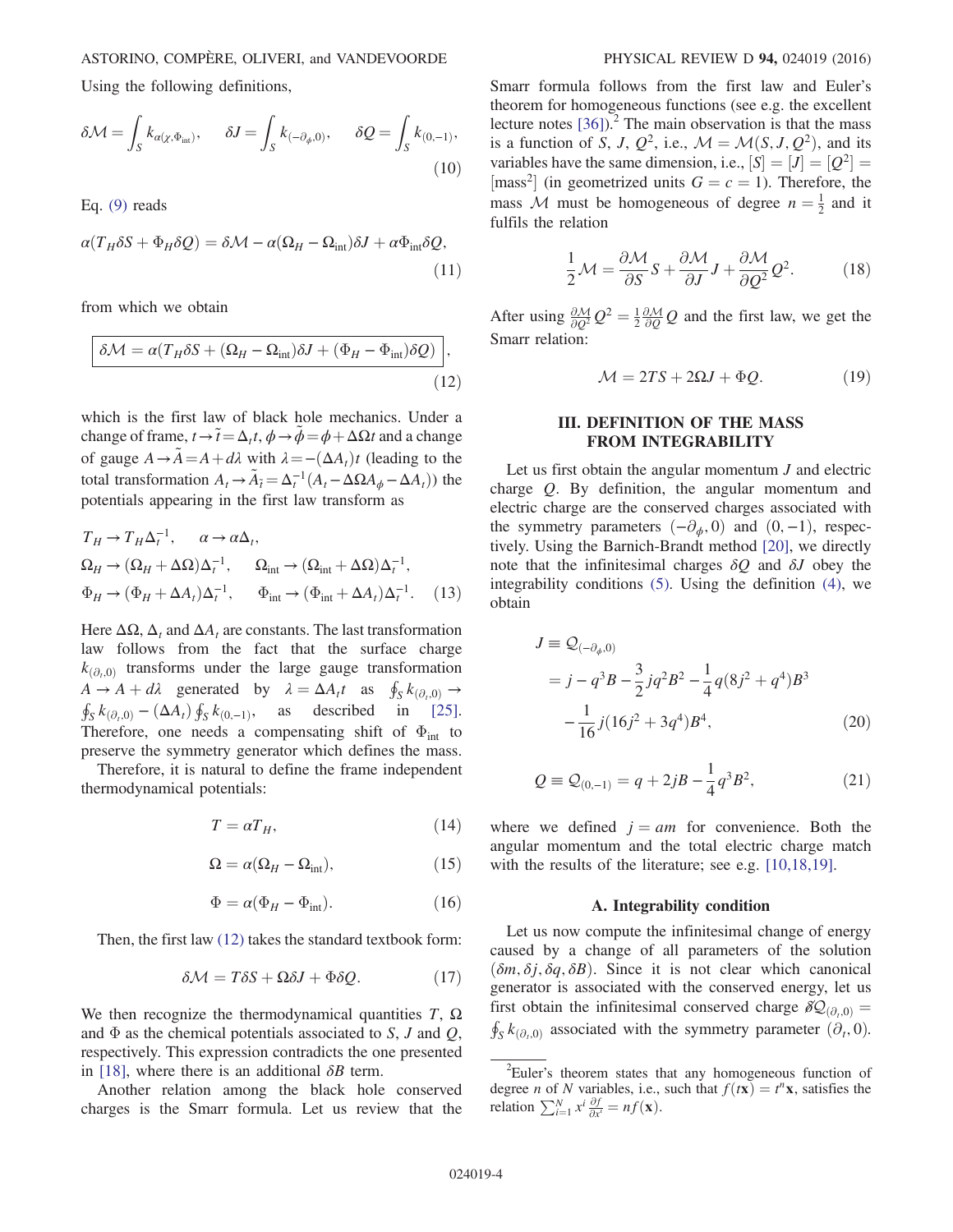<span id="page-4-0"></span>Here  $S$  is a sphere of integration around the black hole, e.g. t, r constant. Using the definition of the surface charge and after a lengthly algebra, we obtain

$$
\delta \mathcal{Q}_{(\partial_t,0)} = c_m \delta m + c_j \delta j + c_q \delta q + c_B \delta B, \qquad (22)
$$

where

$$
c_m = 1 + \frac{3}{2}q^2B^2 + 2jqB^3 + \left(j^2 + \frac{q^4}{16}\right)B^4, \tag{23}
$$

$$
c_j = -5mqB^3 - \frac{1}{8}\frac{j}{m}(28m^2 + q^2)B^4,\tag{24}
$$

$$
c_q = -3mqB^2 - \frac{1}{4}\frac{j}{m}(8m^2 + 5q^2)B^3,\tag{25}
$$

$$
c_B = \frac{j}{m}q + \frac{3}{2}mq^2B - 3jq\left(2m + \frac{q^2}{4m^2}\right)B^2
$$

$$
-\frac{1}{2}\left(\frac{5}{4}mq^4 + \frac{j^2}{m}(8m^2 + q^2)\right)B^4.
$$
(26)

We have used the symbol  $\delta$  to emphasize that the expression [\(22\)](#page-4-0) is not integrable in the parameter space. Indeed, it is easy to check that  $\delta_1(\delta_2^{\prime} Q_{(\partial_0,0)}) - (1 \leftrightarrow 2) \neq 0$ . Therefore,  $\partial_t$  is not associated with the energy.

Note that the coefficient  $c_m$  exactly matches with the factor  $\Xi$  [\(A1\)](#page-8-0) introduced as a modification of the periodicity of the  $\phi$  angle after the generation of the magnetic field parameter B using the Ernst-Wild generating technique in order to avoid conical defects in [\[8,10\].](#page-9-5)

The goal of this section is now to define the mass from integration over the phase space of an integrable infinitesimal canonical charge  $\delta \mathcal{M}$  and prove that the procedure is unique and, therefore, that the mass  $\mathcal M$  is uniquely defined. The black hole admits exactly three generalized Killing vectors and the symmetry associated with the mass can be any combination thereof. We can parametrize it as  $\alpha(\chi, \lambda) = (\alpha(\partial_t + \Omega_{int} \partial_{\phi}), \alpha \Phi_{int}).$ 

<span id="page-4-1"></span>We have to determine the four following functions defined over the parameter space: the mass  $\mathcal{M} =$  $\mathcal{M}(m, j, q, B)$  and the three constants which fix the canonical generator:  $\alpha = \alpha(m, j, q, B)$ ,  $\Omega_{int} = \Omega_{int}(m, j, q, B)$  and

 $\Phi_{\text{int}} = \Phi_{\text{int}}(m, j, q, B)$ . These four functions obey the following equality by definition:

$$
\delta \mathcal{M} = \alpha (\delta \mathcal{Q}_{(\partial_t,0)} - \Omega_{\text{int}} \delta J - \Phi_{\text{int}} \delta \mathcal{Q}). \tag{27}
$$

<span id="page-4-7"></span>Quite remarkably, these defining equations are four equations since there are four parameters to be varied:  $m$ ,  $j$ ,  $q$ ,  $B$ . They read in detail as

$$
\partial_m \mathcal{M} = \alpha \Xi, \tag{28}
$$

<span id="page-4-8"></span>
$$
\partial_q \mathcal{M} = \alpha (c_q - \partial_q Q \Phi_{\text{int}} - \partial_q J \Omega_{\text{int}}), \tag{29}
$$

<span id="page-4-6"></span>
$$
\partial_B \mathcal{M} = \alpha (c_B - \partial_B Q \Phi_{\text{int}} - \partial_B J \Omega_{\text{int}}), \tag{30}
$$

$$
\partial_j \mathcal{M} = \alpha (c_j - \partial_j Q \Phi_{\text{int}} - \partial_j J \Omega_{\text{int}}). \tag{31}
$$

<span id="page-4-9"></span><span id="page-4-3"></span>From the first equation, we algebraically solve for  $\alpha$  and obtain

$$
\alpha = \frac{1}{\Xi} \partial_m \mathcal{M}.
$$
 (32)

<span id="page-4-4"></span>By algebraically solving the second and third equation for  $Φ<sub>int</sub>$  and  $Ω<sub>int</sub>$ , we get

$$
\Omega_{int} = \frac{1}{\alpha(\partial_q J \partial_B Q - \partial_B J \partial_q Q)} [\alpha(c_q \partial_B Q - c_B \partial_q Q) + \partial_q Q \partial_B M - \partial_B Q \partial_q M],
$$
\n(33)

<span id="page-4-5"></span>
$$
\Phi_{int} = \frac{1}{\alpha(\partial_q J \partial_B Q - \partial_B J \partial_q Q)} [\alpha(c_B \partial_q J - c_q \partial_B J) + \partial_B J \partial_q \mathcal{M} - \partial_q J \partial_B \mathcal{M}].
$$
\n(34)

One can check that the denominator  $\partial_q J \partial_B Q - \partial_B J \partial_q Q$ only vanishes when the charge parameter  $q = 0$  or  $q = 3jB$ . However both  $\Omega_{int}$  and  $\Phi_{int}$  shall be well defined, except for the trivial case  $m = 0$ , upon substituting  $\alpha$  and the mass M into their expressions.

Finally, by substituting  $\alpha$ ,  $\Omega_{int}$  and  $\Phi_{int}$  in the last equation, we obtain a first-order linear homogeneous partial differential equation for M:

$$
[2q(2j + 3qm^2B)\partial_m + 2m(4j + 3q^3B)\partial_q - 4mq^2(q - 3jB)\partial_j - m(4 + 9q^2B^2)\partial_B] \mathcal{M} = 0.
$$
 (35)

### B. Solution to the integrability condition

<span id="page-4-2"></span>We reduced the integrability requirement for defining the mass to a single partial differential equation for the mass [\(35\)](#page-4-1). Let us now solve it. First note that  $B = 0$  is a regular point of the differential operator. Therefore, one has an analytic solution around  $B = 0$ ,

$$
\mathcal{M}(m, j, q, B) = \sum_{n \ge 0} f_n(m, j, q) B^n. \tag{36}
$$

The differential equation requires a boundary condition at  $B = 0$ . We now impose the physical requirement that the mass should coincide with the Kerr-Newman mass  $m$  in the absence of a magnetic field,  $B = 0$ . Thus, we set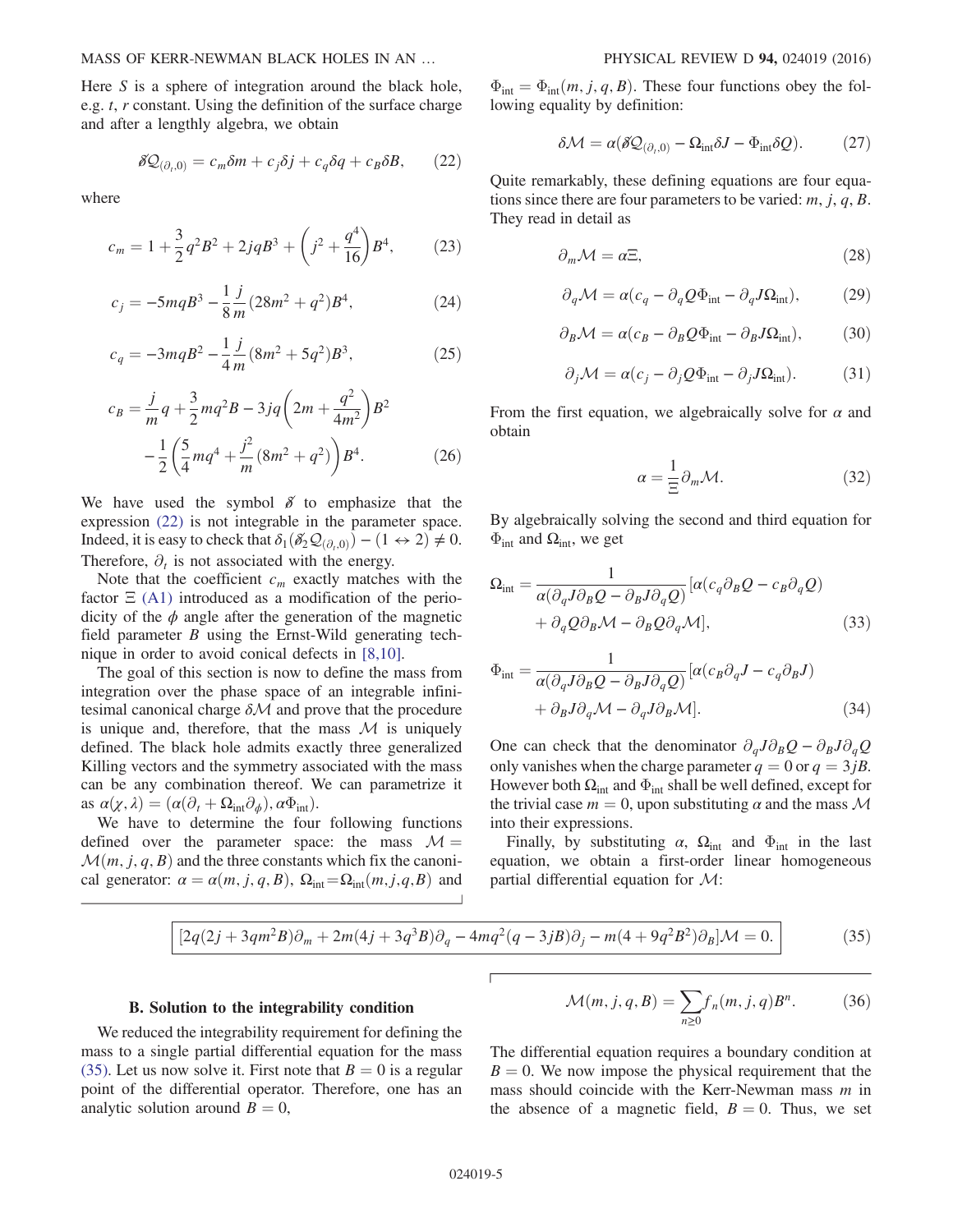$f_0(m, i, q) = m$ . It can be shown that the ansatz [\(36\)](#page-4-2) leads to an infinite series in the  $B$  expansion which we can solve exactly to each order in B.

<span id="page-5-1"></span>It turns out to be simpler to consider the expansion of the mass squared:

$$
\mathcal{M}^2(m, j, q, B) = m^2 + \sum_{n \ge 1} g_n(m, j, q) B^n. \tag{37}
$$

The functions  $g_n(m, j, q)$  must satisfy the following differential equation:

$$
m(4+9q^{2}B^{2})\sum_{n\geq 1}n g_{n}(m, j, q)B^{n-1} - \sum_{n\geq 1} \mathcal{D}[g_{n}(m, j, q)]B^{n}
$$

$$
-4mq(2j+3qm^{2}B) = 0,
$$
(38)

where we defined the operator  $\mathcal{D} = 2q(2j + 3qm^2B)\partial_m +$  $2m(4j + 3q^3B)\partial_q - 4mq^2(q - 3jB)\partial_j.$ 

<span id="page-5-2"></span>By collecting the terms order by order in the above equation, we get

$$
g_1 = 2jq,\t\t(39)
$$

$$
g_2 = \frac{1}{2m}(3m^3q^2 + \mathcal{F}[g_1]) = 2j^2 + \frac{3}{2}m^2q^2 - q^4,\qquad(40)
$$

$$
g_n = \frac{1}{4nm} [3mq^2(-3(n-2)g_{n-2} + 2\mathcal{G}[g_{n-2}]) + 4\mathcal{F}[g_{n-1}]],
$$
\n(41)

where the differential operators  $\mathcal F$  and  $\mathcal G$  are defined as

$$
\mathcal{F} = qj\partial_m - mq^3\partial_j + 2mj\partial_q, \qquad (42)
$$

$$
\mathcal{G} = m\partial_m + 2j\partial_j + q\partial_q. \tag{43}
$$

We would like to stress that the coefficients are uniquely determined, so that the mass  $M$  is unique. We can solve explicitly for the coefficients  $g_n$ . We observe that  $g_n = 0 \,\forall n \geq 5$ . Thus, the solution [\(37\)](#page-5-1) has the remarkable advantage of admitting a finite  $B$  expansion:

$$
\mathcal{M}^2(m,j,q,B) = m^2 + 2jqB + \left(2j^2 + \frac{3}{2}m^2q^2 - q^4\right)B^2 + jq\left(2m^2 - \frac{3}{2}q^2\right)B^3 + \left(j^2m^2 - \frac{1}{2}j^2q^2 + \frac{1}{16}m^2q^4\right)B^4.
$$
\n(44)

This is, therefore, the unique mass of the Kerr-Newman black hole immersed in a backreacting external magnetic field. This answer agrees with the mass computed in [\[19\]](#page-9-15) by using the isolated-horizon approach. It disagrees with the other proposals in the literature.

### IV. THERMODYNAMICS

<span id="page-5-0"></span>In this section, we first give some properties of the mass. We then turn to the definition of the remaining thermodynamical potentials and the definition of the canonical frame of the Melvin-Kerr-Newman black hole.

#### A. Properties of the mass

Extremality is reached for the Melvin-Kerr-Newman black hole when the mass parameter is given by  $m = \sqrt{a^2 + q^2}$ . If the extremality condition is fulfilled, Eq. [\(44\)](#page-5-2) is a perfect square and the extremal mass is given by

<span id="page-5-4"></span>
$$
\mathcal{M}_{ext}(a, q, B) = \sqrt{a^2 + q^2} + aqB + \frac{1}{4}\sqrt{a^2 + q^2}(4a^2 + q^2)B^2.
$$
 (45)

The same result was obtained in [\[10\]](#page-9-7) and [\[11\]](#page-9-17) by the following independent approach. It is known that the near-horizon geometries of the extremal Kerr-Newman and the extremal magnetized Kerr-Newman black holes can be mapped to each other by a proper rescaling of the black hole parameters [\[10](#page-9-7)–12]. Such a map correctly reproduces the angular momentum and the total electric charge of the magnetized Kerr-Newman black hole. Thus, even though the mass of the magnetized Kerr-Newman black hole was still unknown, the rescaling map was used to infer the mass of the extremal magnetized Kerr-Newman black hole from the mass of the extremal Kerr-Newman black hole.

<span id="page-5-3"></span>We conclude this section with an interesting observation about the mass [\(44\)](#page-5-2). It is nothing but the Christodoulou-Ruffini mass originally derived for the Kerr-Newman black hole [\[29\]](#page-10-0) given by

$$
\mathcal{M}^2(S, J, Q) = \frac{S}{4\pi} + \frac{Q^2}{2} + \frac{\pi(Q^4 + 4J^2)}{4S}.
$$
 (46)

When expressed in terms of extensive quantities, it clearly does not depend explicitly on the external magnetic field B. This result is in agreement with the general proof of the first law presented in Sec. [II](#page-2-0), where no additional  $\delta B$  term is present. By retrospect, the first law [\(1\)](#page-1-0) and the existence of a perturbative series in  $B$  of all physical quantities implies the mass formula [\(46\)](#page-5-3) since this formula holds in the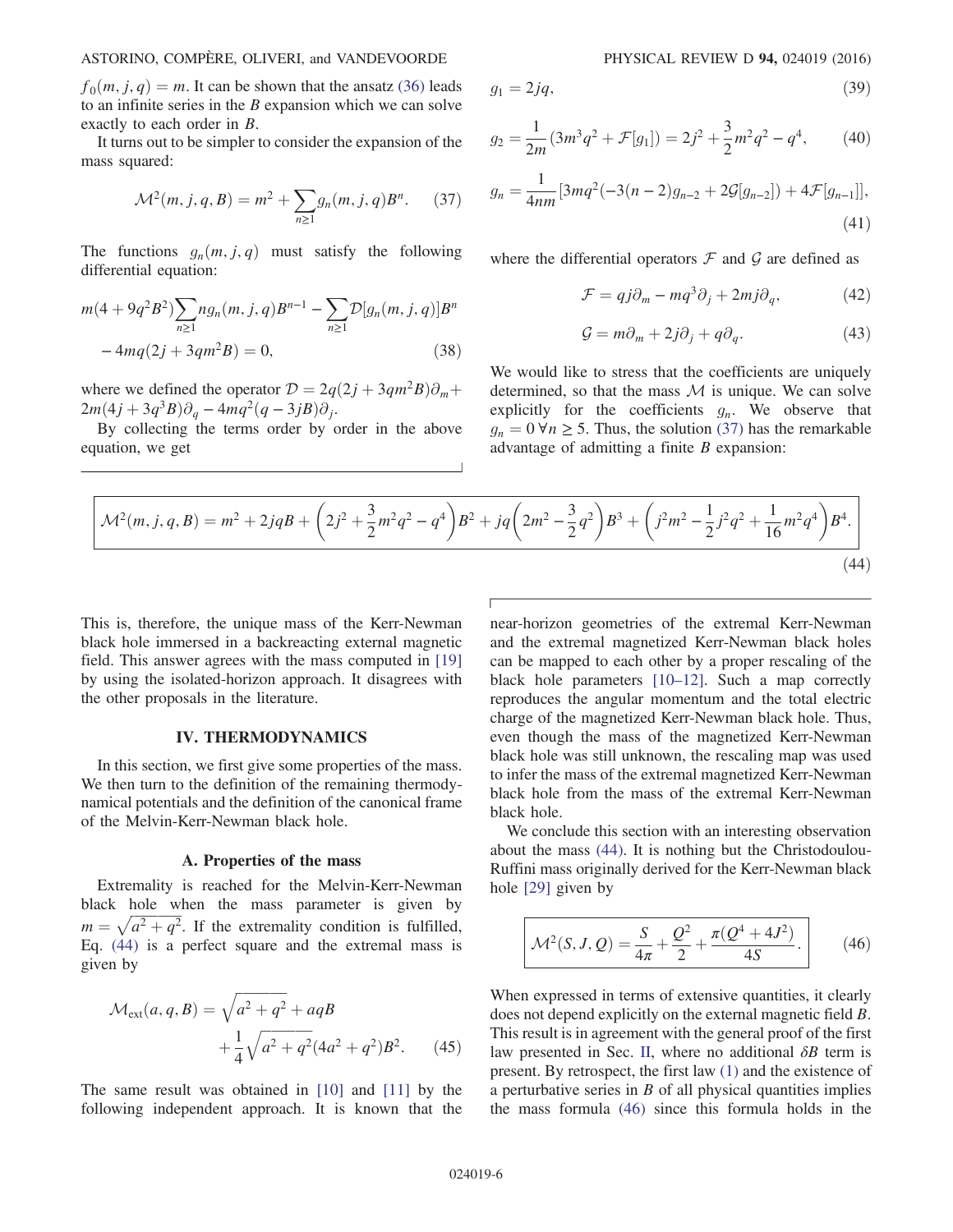MASS OF KERR-NEWMAN BLACK HOLES IN AN … PHYSICAL REVIEW D 94, 024019 (2016)

absence of the magnetic field and the magnetic field cannot appear explicitly when it is turned on.

By solving for the entropy  $S$  in Eq. [\(46\)](#page-5-3) and by imposing it to be real, we obtain that

$$
0 \le \mathcal{M}^4 - Q^2 \mathcal{M}^2 - J^2 = m^2 (m^2 - a^2 - q^2) \Xi^2, \quad (47)
$$

<span id="page-6-0"></span>from which we get the following lower bound of the mass  $M$  in terms of  $Q$  and  $J$ :

$$
\mathcal{M}^2 \ge \frac{Q^2 + \sqrt{Q^4 + 4J^2}}{2}.
$$
 (48)

This condition is equivalent to the absence of naked singularities, which in terms of black hole metric parameters reads as  $m^2 \ge a^2 + q^2$ . The bound is saturated at extremality. After transforming the inequality [\(48\)](#page-6-0) into an equality, the identity [\(46\)](#page-5-3) becomes

$$
S_{\text{ext}} = \pi \sqrt{Q_{\text{ext}}^4 + 4J_{\text{ext}}^2}
$$
 (49)

in terms of physical charges at extremality.

Let us study more closely black holes without net electric charge  $Q = 0$ . For vanishing external magnetic field  $B = 0$ , the uncharged black hole condition trivially implies that the charge parameter  $q = 0$  and thus we recover the standard Kerr black hole described by  $\mathcal{M} = m$  and  $J = j$ . In the presence of nonvanishing magnetic field  $B \neq 0$ , the constraint  $Q = 0$  can be most easily solved from Eq. [\(21\)](#page-3-2) by expressing  $a = j/m$  in terms of the other three parameters  $m, q, B$  as

$$
a = -\frac{q}{2Bm} \left( 1 - \frac{B^2 q^2}{4} \right). \tag{50}
$$

In this case, the bound [\(48\)](#page-6-0) becomes  $\mathcal{M}^2 \geq |J|$ . The bound is obeyed for either (i)  $q = 0$  which implies  $a = 0$  and in turn  $M = m$ ,  $J = 0$ , (ii)  $qB = \pm 2$  which implies  $a = 0$ and in turn  $\mathcal{M}^2 = 4(2m^2 - q^2), J = \mp 4q^2$  or (iii)  $m \ge |q|$ and either  $B_+ \leq B \leq -B_-$  or  $B_- \leq B \leq -B_+$  with

$$
B_{\pm} = -\frac{4m\sqrt{m^2 - q^2}}{|q|^3} \pm \left(\frac{4m^2}{|q|^3} - \frac{2}{|q|}\right). \tag{51}
$$

Notice that  $B_- + B_+ = -8m\sqrt{m^2 - q^2}/|q|^3 \le 0$ . The case (i) describes the Melvin-Schwarzschild black hole, while cases (ii) and (iii) describe the Melvin-Kerr black hole.

Extremality amounts to imposing  $m = \sqrt{a^2 + q^2}$ . There is no extremal limit in case (i), because otherwise we get  $m = 0$ . The second case (ii) admits an extremal limit, but there is no smooth solution in the limit  $B \to 0$ . In case (iii), one solves the equation  $m = \sqrt{a^2 + q^2}$  for B and ones finds two distinct extremal branches  $B = -\text{sign}(aq)B_+$ . One finds

$$
S_{\text{ext}} = 2\pi |J_{\text{ext}}| = 2\pi \mathcal{M}_{\text{ext}}^2,
$$
  

$$
|J_{\text{ext}}| = \frac{1}{2} \Xi_{\text{ext}} (2m^2 - q^2).
$$
 (52)

where  $\Xi_{ext}$  is computed from Eq. [\(A1\).](#page-8-0) The only free parameters are m and q. The branch  $B = -\text{sign}(aq)B_+$ admits a smooth limit to  $B = 0$  when  $q \to 0$ . One then recovers the extremal Kerr black hole with  $\mathcal{M}_{ext} = m$ ,  $|\mathcal{J}_{ext}| = m^2$ .

# B. Thermodynamic potentials

With the unique mass at hand, we obtain the expression of  $\alpha$  from equation [\(32\).](#page-4-3) It is given by

$$
\alpha = \frac{m}{\mathcal{M}}.\tag{53}
$$

We can then derive  $\Omega_{int}$  and  $\Phi_{int}$  from equations [\(33\)](#page-4-4) and [\(34\)](#page-4-5). Their expressions are well defined except for the trivial case  $m = 0$ . When the external magnetic field is turned off, we can check that we get  $\alpha = 1$ ,  $\Omega_{\text{int}} = 0 = \Phi_{\text{int}}$ as expected in an asymptotically flat spacetime.

Using the results of Appendix and the results above, the thermodynamical quantities defined in Sec. [II](#page-2-0) are then explicitly given by

$$
T = \alpha T_H = \Xi \frac{m}{\mathcal{M}} \frac{2}{A_H} (r_+ - m), \tag{54}
$$

$$
\Omega = \alpha (\Omega_H - \Omega_{\text{int}}) = \frac{1}{\Xi} \frac{J}{\mathcal{M}} \frac{1}{r_+^2 + a^2},\tag{55}
$$

$$
\Phi = \alpha (\Phi_H - \Phi_{int})
$$
  
=  $\frac{1}{\Xi} \frac{m}{\mathcal{M}} Q \left[ \frac{r_+}{r_+^2 + a^2} \left( \frac{Q}{q} \right)^2 + \frac{m}{q^2} \left( \Xi - \frac{\mathcal{M}^2}{m^2} \right) \right].$  (56)

The quantities  $r_+$ ,  $T_H$ ,  $\Omega_H$ ,  $\Phi_H$ ,  $A_H$  are defined in the Appendix. For  $B = 0$ , we recover the well-known expressions of the Kerr-Newman black hole. We can also check that the thermodynamic potentials coincide with the ones derived from the fundamental relation [\(46\):](#page-5-3)

$$
T = \frac{\partial \mathcal{M}}{\partial S} = \frac{1}{8\pi \mathcal{M}} \left[ 1 - \frac{4\pi^2}{S^2} \left( J^2 + \frac{Q^4}{4} \right) \right], \quad (57)
$$

$$
\Omega = \frac{\partial \mathcal{M}}{\partial J} = \frac{\pi J}{\mathcal{M} S},\tag{58}
$$

$$
\Phi = \frac{\partial \mathcal{M}}{\partial Q} = \frac{Q}{2\mathcal{M}S} (S + \pi Q^2). \tag{59}
$$

By construction, the first law [\(17\)](#page-3-3) and the Smarr relation [\(19\)](#page-3-4) are verified.

The external magnetic field parameter  $B$  only appears implicitly in the thermodynamic quantities T,  $\Omega$  and  $\Phi$ .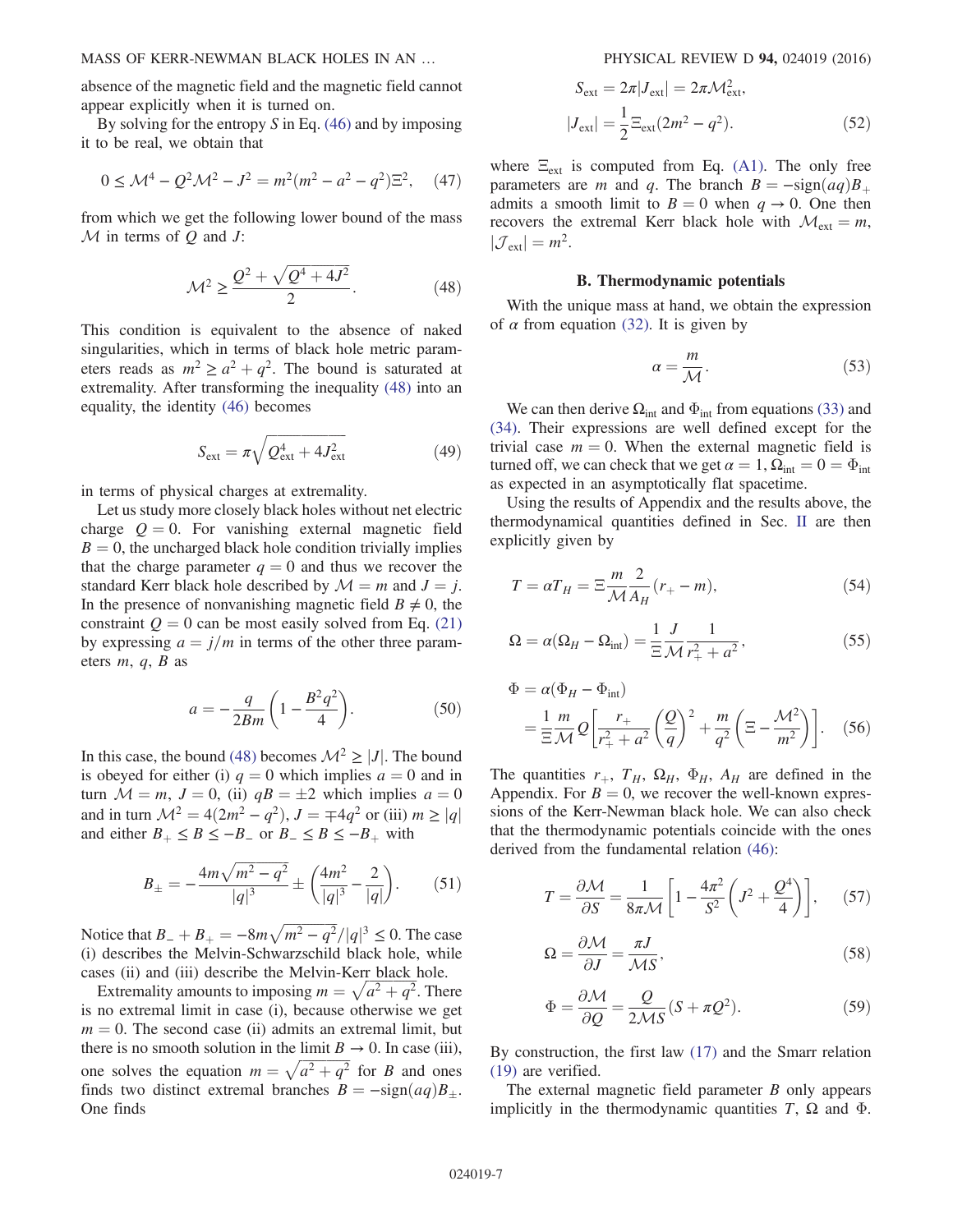### ASTORINO, COMPÈRE, OLIVERI, and VANDEVOORDE PHYSICAL REVIEW D 94, 024019 (2016)

That means that the study of the thermodynamic stability against thermal or electric fluctuations is unchanged with respect to the Kerr-Newman black hole [\[37\].](#page-10-7) For example, the expressions for the heat capacity and electric permittivity are identical as in the Kerr-Newman case in terms of explicit thermodynamic variables.

## C. The canonical frame

In this last paragraph, we show how to go to the canonical frame, namely the only frame in which the mass  $M$  is associated with the canonical symmetry generator  $(\partial_{t_{\rm can}}, 0).$ 

We have computed the mass associated with the symmetry parameters  $\alpha(\partial_t + \Omega_{\text{int}}\partial_{\phi}, \Phi_{\text{int}})$ . We want to find a change of coordinates and a gauge transformation such that

$$
\alpha(\partial_t + \Omega_{\text{int}} \partial_\phi, \Phi_{\text{int}}) \to (\partial_{t_{\text{can}}}, 0). \tag{60}
$$

According to [\(13\),](#page-3-5) the change of coordinates is given by

$$
t \to t_{\text{can}} = \frac{t}{\alpha};\tag{61}
$$

$$
\phi \to \phi_{\rm can} = \phi - \Omega_{\rm int} t,\tag{62}
$$

while the large gauge transformation of the potential  $A_{\mu}^{\text{can}} =$  $A_{\mu} + \partial_{\mu} \lambda$  is given by  $\lambda = \alpha \Phi_{int}$ . The total transformation of  $A_t$  is, therefore,

$$
A_t \to A_t^{\text{can}} = \alpha (A_t + \Omega_{\text{int}} A_\phi + \Phi_{\text{int}}). \tag{63}
$$

## D. Alternative thermodynamics: Magnetic field as a source

If one allows for all physical quantities  $(M, Q, J, B)$  to be varied, the definition of mass is unique as we have shown. It matches with the mass computed using the isolated horizon formalism [\[19\]](#page-9-15) and at extremality using the match with the near-horizon of the Kerr-Newman black hole [\[10,11\].](#page-9-7) This existence and uniqueness result suggests that the solution space of Melvin-Kerr-Newman metrics with arbitrary freely varying parameters constitutes a phase space with well-defined boundary conditions.

Now, alternative boundary conditions can lead to alternative definitions of the gravitational mass, as illustrated e.g. in the case of gravity coupled to scalar fields [\[38\]](#page-10-8) with bare mass in the Breitenlohner-Freedman range which allows for various boundary conditions [\[39\]](#page-10-9) (see also related cases in supergravity [40–[43\]\)](#page-10-10). In particular, other boundary conditions could be formulated if one instead considers the magnetic field  $B$  as a fixed source. In this case, no integrability condition needs to be imposed for variations of the magnetic field, and the constraint [\(30\)](#page-4-6) should not be imposed. This leads to additional possibilities for defining the mass.

<span id="page-7-0"></span>More precisely, one defines new quantities  $\tilde{\alpha}$ ,  $\tilde{\Omega}_{int}$  and  $\Phi_{int}$ . The canonical infinitesimal charge  $\delta \mathcal{M}$  associated with the generator  $\tilde{\alpha}(\partial_t + \tilde{\Omega}_{int}\partial_{\phi}, \tilde{\Phi}_{int})$  is not integrable for arbitrary variations of the magnetic field  $B$  but it can be written as

$$
\delta \mathcal{M} = \delta \widetilde{\mathcal{M}} + \mu \delta B. \tag{64}
$$

The left-hand side of [\(64\)](#page-7-0) is exactly the canonical charge which can be deduced from [\(20\)](#page-3-6)–[\(22\).](#page-4-0) Once  $\mathcal{M} =$  $\mathcal{M}(m, a, q, B)$  is fixed as a function of the parameters,  $\mu$ is uniquely defined from [\(64\).](#page-7-0) There are four unknown functions  $\tilde{\alpha}$ ,  $\tilde{\Omega}_{int}$ ,  $\tilde{\Phi}_{int}$ , M and three integrability conditions [\(28\)](#page-4-7), [\(29\)](#page-4-8), and [\(31\).](#page-4-9) There is, therefore, one free function, the mass, which should be fixed by independent considerations such as a boundary condition. A physical requirement is that the mass reduces to the Kerr mass in the absence of magnetic field,  $\mathcal{M} = m + O(B)$ . Otherwise, the mass is arbitrary with this method. Once the remaining function is fixed, one can compute  $\mu$  from [\(64\)](#page-7-0) which can be interpreted as a conjugate chemical potential for the magnetic field, i.e. an induced magnetic dipole moment. Indeed, after using [\(64\),](#page-7-0) the first law [\(17\)](#page-3-3) reads as

$$
\delta \widetilde{\mathcal{M}} + \mu \delta B = \widetilde{T} \delta S + \widetilde{\Omega} \delta J + \widetilde{\Phi} \delta Q, \tag{65}
$$

where the tilded chemical potentials are defined as

$$
\tilde{T} = \tilde{\alpha} T_H,\tag{66}
$$

$$
\tilde{\Omega} = \tilde{\alpha} (\Omega_H - \tilde{\Omega}_{int}), \tag{67}
$$

$$
\tilde{\Phi} = \tilde{\alpha} (\Phi_H - \tilde{\Phi}_{int}). \tag{68}
$$

Since *B* has mass dimension  ${\text{[mass]}}^{-1}$ , the Smarr relation reads as

$$
\widetilde{\mathcal{M}} = 2\widetilde{T}_H S + 2\widetilde{\Omega} J + \widetilde{\Phi} Q + \mu B. \tag{69}
$$

As an intermediate summary, one can arbitrarily define the mass with the integrability procedure, up to the constraint of matching with m in the absence of magnetic field, and still get a consistent thermodynamics with first law and Smarr formula.

One such definition of mass was recently given in [\[18\]](#page-9-19) after using a Kaluza-Klein reduction to three dimensions. Its expression is given by

$$
\mathcal{M}_{\text{GPP}} = \Xi m,\tag{70}
$$

where the factor  $\Xi$  defined in [\(A1\)](#page-8-0) naturally appears in the regulation of the metric in order to avoid conical defects. Identifying  $M = M_{GPP}$  one can solve the three integrability conditions  $(28)$ ,  $(29)$ , and  $(31)$  with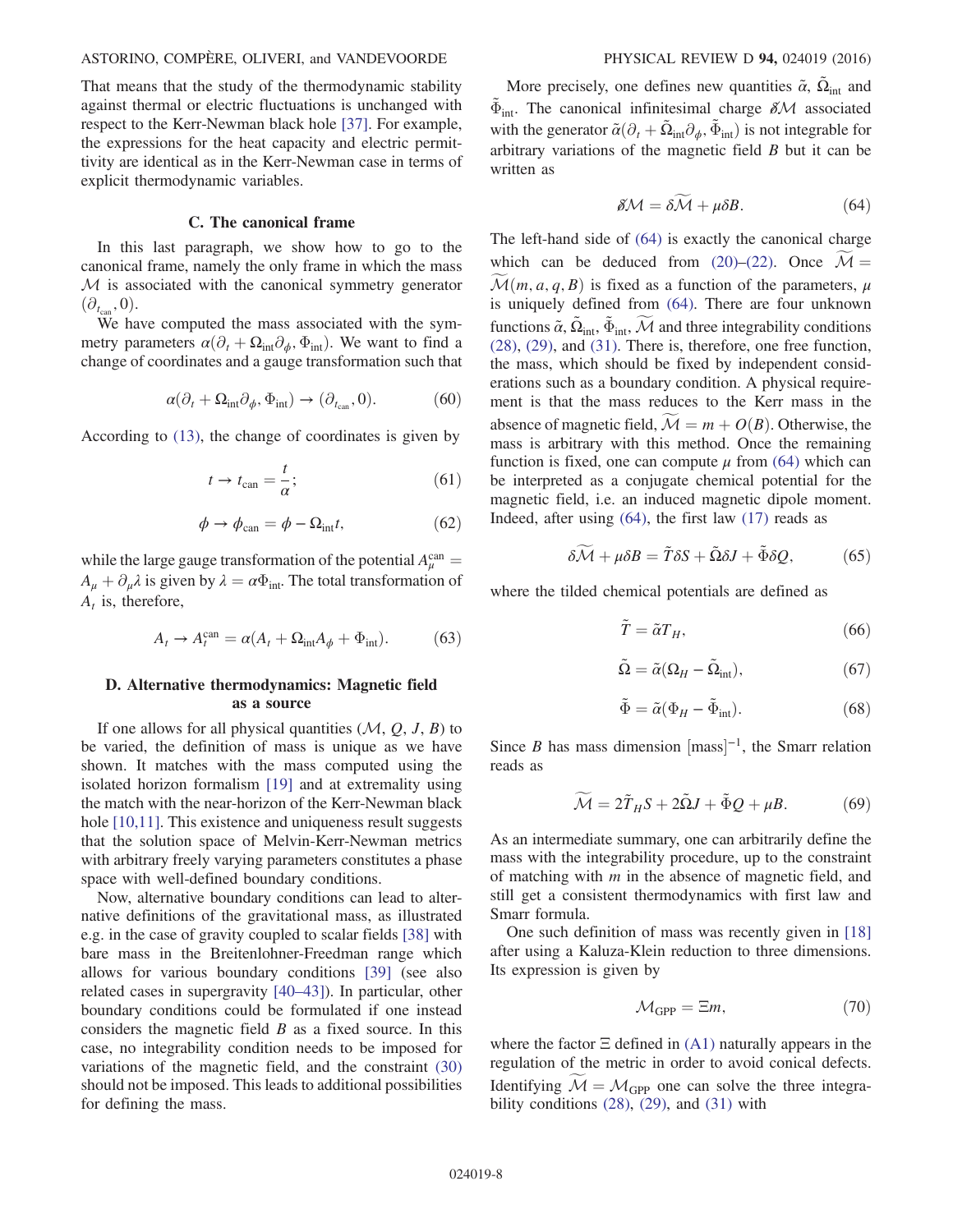$$
\tilde{\alpha} = 1 \tag{71}
$$

$$
\tilde{\Omega}_{int} = \frac{B^3[160qm^2 + j(80m^2 + 76q^2)B + 8q(4j^2 + 31m^2q^2)B^2 + 3jq^2(44m^2 + q^2)B^3]}{8\Xi m(4 + 9q^2B^2)}\tag{72}
$$

$$
\tilde{\Phi}_{int} = \frac{1}{16\Xi m(4 + 9q^2B^2)} \left[ -384qm^2B^2 - 16j(16m^2 + 5q^2)B^3 - 16q(2j^2 + 53m^2q^2)B^4 \right. \\
\left. + 96jq^2(q^2 - 5m^2)B^5 + 8(-46m^2q^5 + qj^2(28m^2 + 43q^2))B^6 \right. \\
\left. + j(-408m^2q^4 + 5q^6 + 32j^2(2m^2 + 11q^2))B^7 + 3q(32j^4 - 8j^2m^2q^2 + 5m^2q^6)B^8 \right].\n\tag{73}
$$

This leads from [\(64\)](#page-7-0) to the magnetic dipole moment:

$$
\mu = \Xi \frac{2q}{m} \frac{2j - 3Bqm^2}{4 + 9B^2q^2}.
$$
 (74)

In the weak magnetic field approximation both  $\tilde{\Omega}_{int}$ and  $\tilde{\Phi}_{int}$  vanish, whereas  $\mu$  approaches  $\frac{jq}{m} \approx \frac{JQ}{\mathcal{M}}$ , which is the well-known magnetic dipole moment of a charged stationary axisymmetric vacuum black hole spacetime [\[5\]](#page-9-3).

In summary, the mass proposed in [\[18\]](#page-9-19) leads to a consistent thermodynamics in the case where the magnetic field is considered as an external source. The definition  $\mathcal{M}_{GPP}$  however does not match with the extremal mass [\(45\)](#page-5-4) computed from the near-horizon matching [\[10,11\]](#page-9-7). We found that in all generality, integrability methods are ambiguous up to one arbitrary function which can be precisely identified with the mass. There is, therefore, a one-function family of consistent thermodynamics when the magnetic field is considered as an external source. We leave open the problem whether or not a mass exists in this framework which matches with the Kerr mass in the absence of magnetic field and which also matches at extremality with the near-horizon extremal mass [\[10,11\]](#page-9-7). The relationship between the mass formula and consistent boundary conditions for Melvin-Kerr-Newman spacetimes is also left open.

#### ACKNOWLEDGMENTS

We thank Y. Pang and C. Troessaert for interesting comments. G. C. is Research Associate of the Fonds de la Recherche Scientifique F.R.S.-FNRS (Belgium). G. C. and R. O. both acknowledge the current support of the ERC Starting Grant No. 335146 "HoloBHC." This work is also partially supported by FNRS-Belgium (convention IISN 4.4503.15). M. A. is funded by the Conicyt-PAI Grant No. 79150061. The Centro de Estudios Científicos (CECs) is funded by the Chilean Government through the Centers of Excellence Base Financing Program of Conicyt.

### APPENDIX: BLACK HOLE FIELDS AND PHYSICAL QUANTITIES

In this appendix, we first describe the exact metric and gauge field which we use through the paper. We will also recall the thermodynamical quantities defined at the horizon of the magnetized Kerr-Newman black hole in the reference frame used in [\[8\]](#page-9-5).

The black hole depends upon four parameters: the mass parameter  $m$ , the electric charge parameter  $q$ , the angular momentum parameter  $a$  and the magnetic field  $B$ . The metric and gauge field were clearly written in a specific coordinate system and gauge in Appendix B of [\[8\];](#page-9-5) see their definition (B.4). Since these fields would be very long to rewrite, we will simply refer the reader to that reference. We will use this explicit form of the solution up to three modifications which we now explain.

We first set the magnetic monopole charge parameter  $p$ of [\[8\]](#page-9-5) to zero in order to cancel the magnetic monopole charge. Second, we use a  $\phi$  angle which is  $2\pi$  periodic. It is related to the  $\phi_{\text{GMP}}$  angle defined in [\[8\]](#page-9-5) by  $\phi_{\text{GMP}} = \Xi \phi$ where the constant  $\Xi$  was firstly computed in [\[7\]](#page-9-12) in order to ensure that the metric does not admit conical defects. It reads, explicitly,

<span id="page-8-0"></span>
$$
\Xi = 1 + \frac{3}{2}q^2B^2 + 2jqB^3 + \left(j^2 + \frac{q^4}{16}\right)B^4.
$$
 (A1)

Finally, we added the constant  $A_{\phi}^{(0)}$  to the gauge potential component  $A_{\phi}$  in order to ensure regularity of the gauge potential along the axis of rotation. Namely,  $A_{\phi} = 0$  at the North and South Poles. This leads us to set

$$
A_{\phi}^{(0)} = -\left(\frac{3}{2}q^2B + 3jqB^2 + \frac{1}{8}(q^4 + 16j^2)B^3\right). \quad (A2)
$$

Let us now review the thermodynamical quantities defined at the horizon of the magnetized Kerr-Newman black hole. The outer and inner horizons are located at  $r_{\pm} = m \pm \sqrt{m^2 - a^2 - q^2}$ . These radial coordinate values are not affected by the presence of the external magnetic field B. In the given coordinate system  $(t, r, \theta, \phi)$  and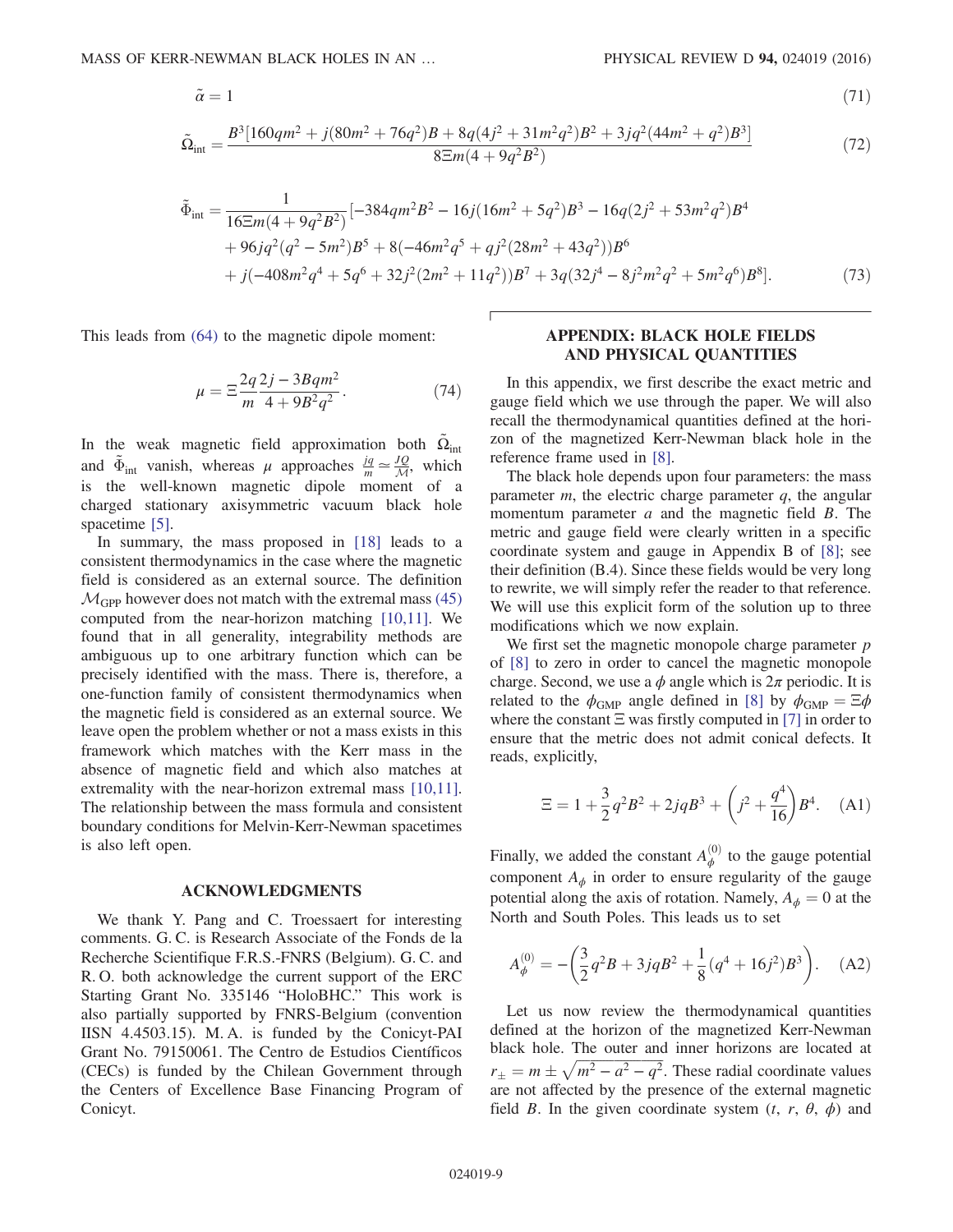gauge, the angular velocity evaluated at the event horizon  $r_{\perp}$  is given by

$$
\Omega_H = -\frac{g_{t\phi}}{g_{\phi\phi}}\bigg|_{r=r_+} = \frac{\omega_H^{\text{(GMP)}}}{\Xi},\tag{A3}
$$

where  $\omega_H^{\text{(GMP)}}$  is the function defined in (B.8) of [\[8\]](#page-9-5) evaluated at  $r = r_{+}$ . The Killing generator of the black hole horizon is  $\xi = \partial_t + \Omega_H \partial_\phi$ . The Coulomb electrostatic potential is

$$
\Phi_H = -A_\mu \xi^\mu|_{r=r_+} = -\Omega_H A_\phi^{(0)} - \Phi_0^{\text{(GMP)}}, \quad \text{(A4)}
$$

where  $\Phi_0^{\text{(GMP)}}$  is the function defined in (B.17) of [\[8\]](#page-9-5) evaluated at  $r = r_{+}$ . The surface gravity is given by

$$
\kappa = \frac{r_+ - r_-}{2(r_+^2 + a^2)},\tag{A5}
$$

and the Hawking temperature is given by  $T_H = \frac{\kappa}{2\pi}$ . Note that both the surface gravity  $\kappa$  and the Hawking temperature  $T_H$  do not depend on the parameter B but only on m, a, q. The black hole area is given by

$$
A_H = 4\pi \Xi (r_+^2 + a^2), \tag{A6}
$$

and the entropy is  $S = A_H/4$  in units where Newton's constant is  $G = 1$ .

- <span id="page-9-0"></span>[1] R. P. Eatough et al., A strong magnetic field around the supermassive black hole at the centre of the Galaxy, [Nature](http://dx.doi.org/10.1038/nature12499) (London) 501[, 391 \(2013\)](http://dx.doi.org/10.1038/nature12499).
- <span id="page-9-1"></span>[2] F. J. Ernst and W. J. Wild, Kerr black holes in a magnetic universe, [J. Math. Phys. \(N.Y.\)](http://dx.doi.org/10.1063/1.522875) 17, 182 (1976).
- <span id="page-9-2"></span>[3] F.J. Ernst, New formulation of the axially symmetric gravitational field problem, Phys. Rev. 167[, 1175 \(1968\).](http://dx.doi.org/10.1103/PhysRev.167.1175)
- [4] F. J. Ernst, New formulation of the axially symmetric gravitational field problem. II, Phys. Rev. 168[, 1415 \(1968\).](http://dx.doi.org/10.1103/PhysRev.168.1415)
- <span id="page-9-3"></span>[5] R. M. Wald, Black hole in a uniform magnetic field, [Phys.](http://dx.doi.org/10.1103/PhysRevD.10.1680) Rev. D 10[, 1680 \(1974\).](http://dx.doi.org/10.1103/PhysRevD.10.1680)
- <span id="page-9-4"></span>[6] M. A. Melvin, Pure magnetic and electric geons, [Phys. Lett.](http://dx.doi.org/10.1016/0031-9163(64)90801-7) 8[, 65 \(1964\)](http://dx.doi.org/10.1016/0031-9163(64)90801-7).
- <span id="page-9-12"></span>[7] W. A. Hiscock, On black holes in magnetic universes, [J. Math. Phys. \(N.Y.\)](http://dx.doi.org/10.1063/1.525130) 22, 1828 (1981).
- <span id="page-9-5"></span>[8] G. W. Gibbons, A. H. Mujtaba, and C. N. Pope, Ergoregions in magnetised black hole spacetimes, [Classical Quantum](http://dx.doi.org/10.1088/0264-9381/30/12/125008) Gravity 30[, 125008 \(2013\).](http://dx.doi.org/10.1088/0264-9381/30/12/125008)
- <span id="page-9-6"></span>[9] M. Guica, T. Hartman, W. Song, and A. Strominger, The Kerr/CFT correspondence, [Phys. Rev. D](http://dx.doi.org/10.1103/PhysRevD.80.124008) 80, 124008 [\(2009\).](http://dx.doi.org/10.1103/PhysRevD.80.124008)
- <span id="page-9-7"></span>[10] M. Astorino, Magnetised Kerr/CFT correspondence, [Phys.](http://dx.doi.org/10.1016/j.physletb.2015.10.017) Lett. B 751[, 96 \(2015\)](http://dx.doi.org/10.1016/j.physletb.2015.10.017).
- <span id="page-9-17"></span>[11] J. Bičák and F. Hejda, Near-horizon description of extremal magnetized stationary black holes and Meissner effect, Phys. Rev. D 92[, 104006 \(2015\)](http://dx.doi.org/10.1103/PhysRevD.92.104006).
- <span id="page-9-8"></span>[12] H. M. Siahaan, Magnetized Kerr/CFT correspondence, [arXiv:1508.01152.](http://arXiv.org/abs/1508.01152)
- <span id="page-9-9"></span>[13] J. M. Bardeen and G. T. Horowitz, The Extreme Kerr throat geometry: A Vacuum analog of  $AdS(2) \times S^2$ , [Phys. Rev. D](http://dx.doi.org/10.1103/PhysRevD.60.104030) 60[, 104030 \(1999\).](http://dx.doi.org/10.1103/PhysRevD.60.104030)
- [14] V. I. Dokuchaev, A black hole in a magnetic universe, Zh. Eksp. Teor. Fiz. 92, 1921 (1987) [Sov. Phys. JETP 65, 1079 (1987).
- [15] A. N. Aliev and D. V. Gal'Tsov, Effective ergospheres of magnetized black holes and the kerr-newman-ernst solution, Zh. Eksp. Teor. Fiz. 94, 15 (1988).
- [16] A. N. Aliev and D. V. Gal'Tsov, Magnetized black holes, [Sov. Phys. Usp.](http://dx.doi.org/10.1070/PU1989v032n01ABEH002677) 32, 75 (1989).
- [17] V. Karas and D. Vokrouhlický, On interpretation of the magnetized Kerr-Newman black hole, [J. Math. Phys. \(N.Y.\)](http://dx.doi.org/10.1063/1.529360) 32[, 714 \(1991\).](http://dx.doi.org/10.1063/1.529360)
- <span id="page-9-19"></span>[18] G. W. Gibbons, Y. Pang, and C. N. Pope, Thermodynamics of magnetized Kerr-Newman black holes, [Phys. Rev. D](http://dx.doi.org/10.1103/PhysRevD.89.044029) 89, [044029 \(2014\).](http://dx.doi.org/10.1103/PhysRevD.89.044029)
- <span id="page-9-15"></span>[19] I. Booth, M. Hunt, A. Palomo-Lozano, and H. K. Kunduri, Insights from Melvin-Kerr-Newman spacetimes, [arXiv:](http://arXiv.org/abs/1502.07388v2) [1502.07388v2.](http://arXiv.org/abs/1502.07388v2)
- <span id="page-9-10"></span>[20] G. Barnich and F. Brandt, Covariant theory of asymptotic symmetries, conservation laws and central charges, [Nucl.](http://dx.doi.org/10.1016/S0550-3213(02)00251-1) Phys. B633[, 3 \(2002\)](http://dx.doi.org/10.1016/S0550-3213(02)00251-1).
- [21] G. Barnich, Boundary charges in gauge theories: Using Stokes theorem in the bulk, [Classical Quantum Gravity](http://dx.doi.org/10.1088/0264-9381/20/16/310) 20, [3685 \(2003\)](http://dx.doi.org/10.1088/0264-9381/20/16/310).
- [22] G. Barnich and G. Compère, Surface charge algebra in gauge theories and thermodynamic integrability, [J. Math.](http://dx.doi.org/10.1063/1.2889721) Phys. (N.Y.) 49[, 042901 \(2008\).](http://dx.doi.org/10.1063/1.2889721)
- <span id="page-9-11"></span>[23] G. Barnich and G. Compère, Conserved Charges and Thermodynamics of the Spinning Godel Black Hole, [Phys.](http://dx.doi.org/10.1103/PhysRevLett.95.031302) Rev. Lett. 95[, 031302 \(2005\).](http://dx.doi.org/10.1103/PhysRevLett.95.031302)
- [24] M. Banados, G. Barnich, G. Compère, and A. Gomberoff, Three-dimensional origin of Godel spacetimes and black holes, Phys. Rev. D **73**[, 044006 \(2006\)](http://dx.doi.org/10.1103/PhysRevD.73.044006).
- <span id="page-9-18"></span>[25] G. Compère, Note on the First Law with p-form potentials, Phys. Rev. D 75[, 124020 \(2007\)](http://dx.doi.org/10.1103/PhysRevD.75.124020).
- <span id="page-9-13"></span>[26] J. M. Bardeen, B. Carter, and S. W. Hawking, The Four laws of black hole mechanics, [Commun. Math. Phys.](http://dx.doi.org/10.1007/BF01645742) 31, 161 [\(1973\).](http://dx.doi.org/10.1007/BF01645742)
- <span id="page-9-14"></span>[27] V. Iyer and R. M. Wald, Some properties of Noether charge and a proposal for dynamical black hole entropy, [Phys. Rev.](http://dx.doi.org/10.1103/PhysRevD.50.846) D 50[, 846 \(1994\).](http://dx.doi.org/10.1103/PhysRevD.50.846)
- <span id="page-9-16"></span>[28] I. Booth, M. Hunt, A. Palomo-Lozano, and H. K. Kunduri, Insights from Melvin-Kerr-Newman spacetimes, [Classical](http://dx.doi.org/10.1088/0264-9381/32/23/235025) [Quantum Gravity](http://dx.doi.org/10.1088/0264-9381/32/23/235025) 32, 235025 (2015).